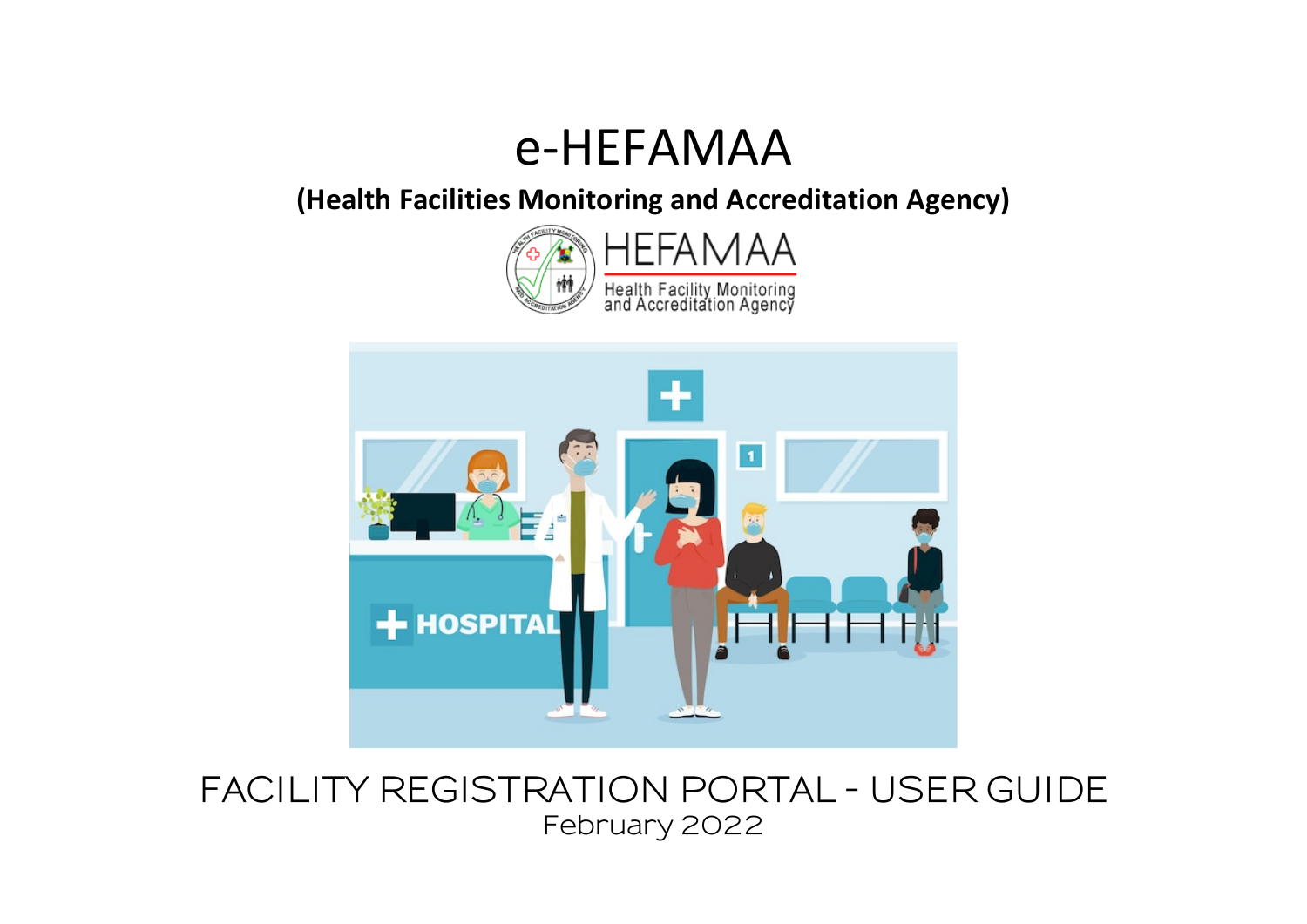

### **How it works – New e-HEFAMAA Portal Overview**

Returning Facility Owners already have their details inherited from the previous system.

There is no need to create NEW PROFILES as their existing details have been migrated from the previous portal.

They are expected to carry out a PASSWORD RESET to gain access to their accounts.

An PASSWORD RESET email is sent to their emails and a new password is set.

[https://www.hefamaaportal.com.ng](https://www.hefamaaportal.com.ng/)

|                   | Login                        |                  |
|-------------------|------------------------------|------------------|
| Keep me logged in |                              | Forgot Password? |
| h Password        |                              |                  |
| <b>ASSWORD</b>    |                              |                  |
| □ Email           |                              |                  |
| MAIL              |                              |                  |
|                   | FACILITY REGISTRATION PORTAL |                  |

F-HEFAMAA

Don't have an account? Sign up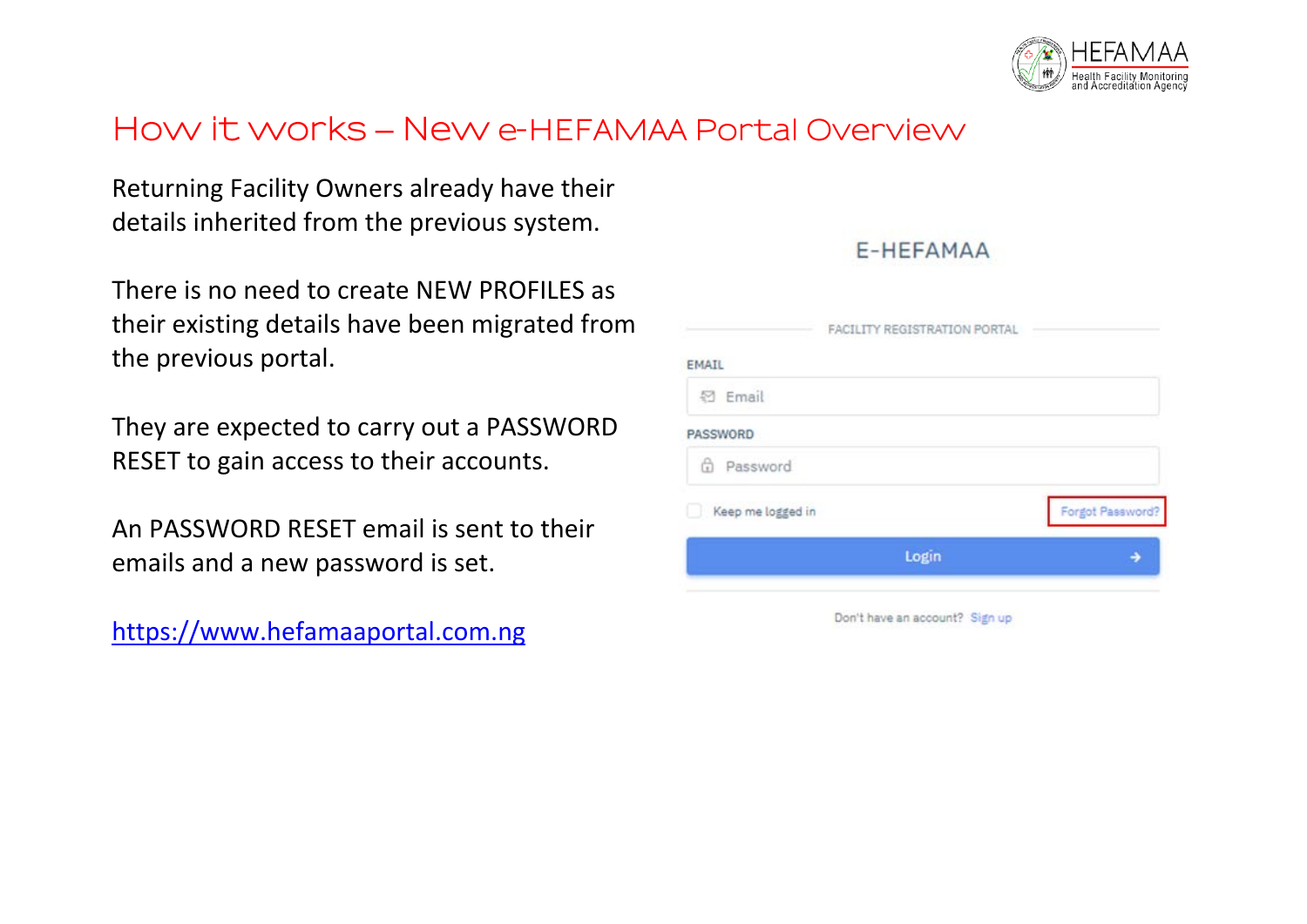

# **How it works – Register Profile**

To use the New e-HAFAMAA portal, a FORGOT PASSWORD process should be initiated to set a new password for access to previous account.



| Sign in      |                          | Sign up                                                       |
|--------------|--------------------------|---------------------------------------------------------------|
|              | temporary password       | Enter the email you used when you joined and we will send you |
| <b>EMAIL</b> |                          |                                                               |
| Email        |                          |                                                               |
|              | <b>SEND PASSWORD</b>     |                                                               |
|              | I remembered my password |                                                               |

Forgot Password?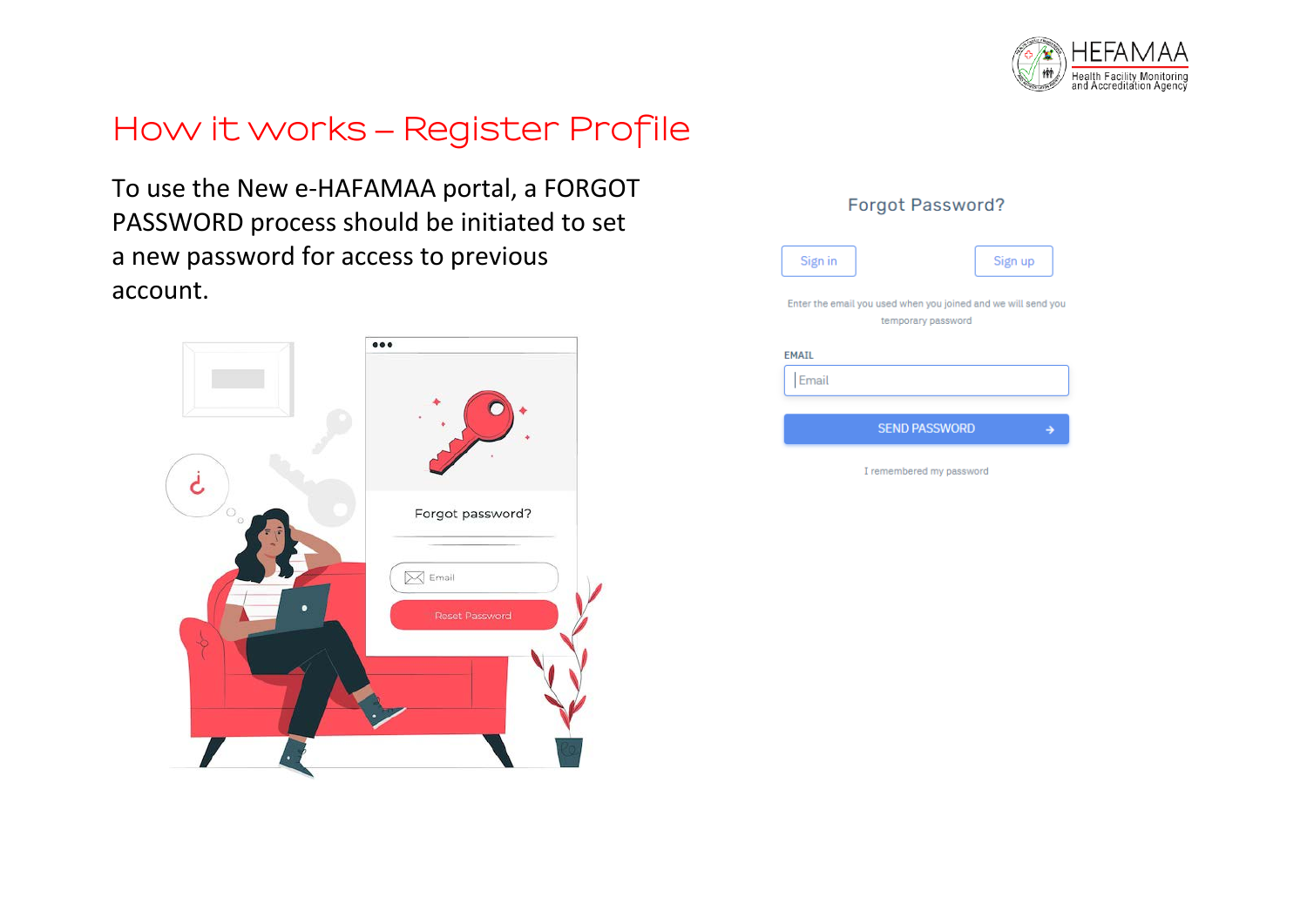

# **How it works – Verify Profile**

On successful submission, a Password Reset email is sent to the email address provided.

This serves to validate email authenticity and ownership.

Without clicking the link in the Password Reset button, the profile will not be activate.

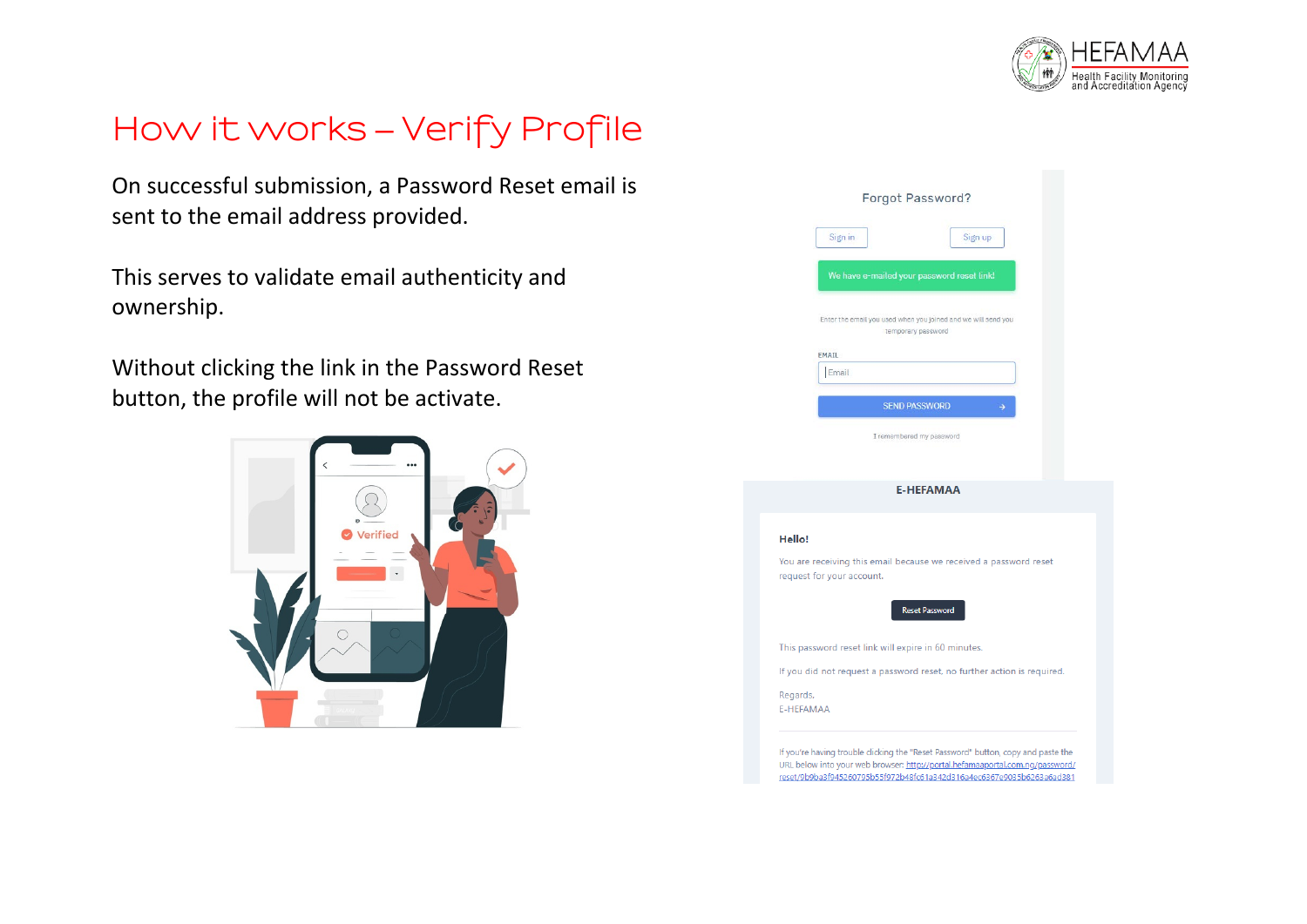

### **How it works – Dashboard**



Once successfully signed in, your dashboard is displayed.

The dashboard presents an overview/status of the facilities registered/monitored.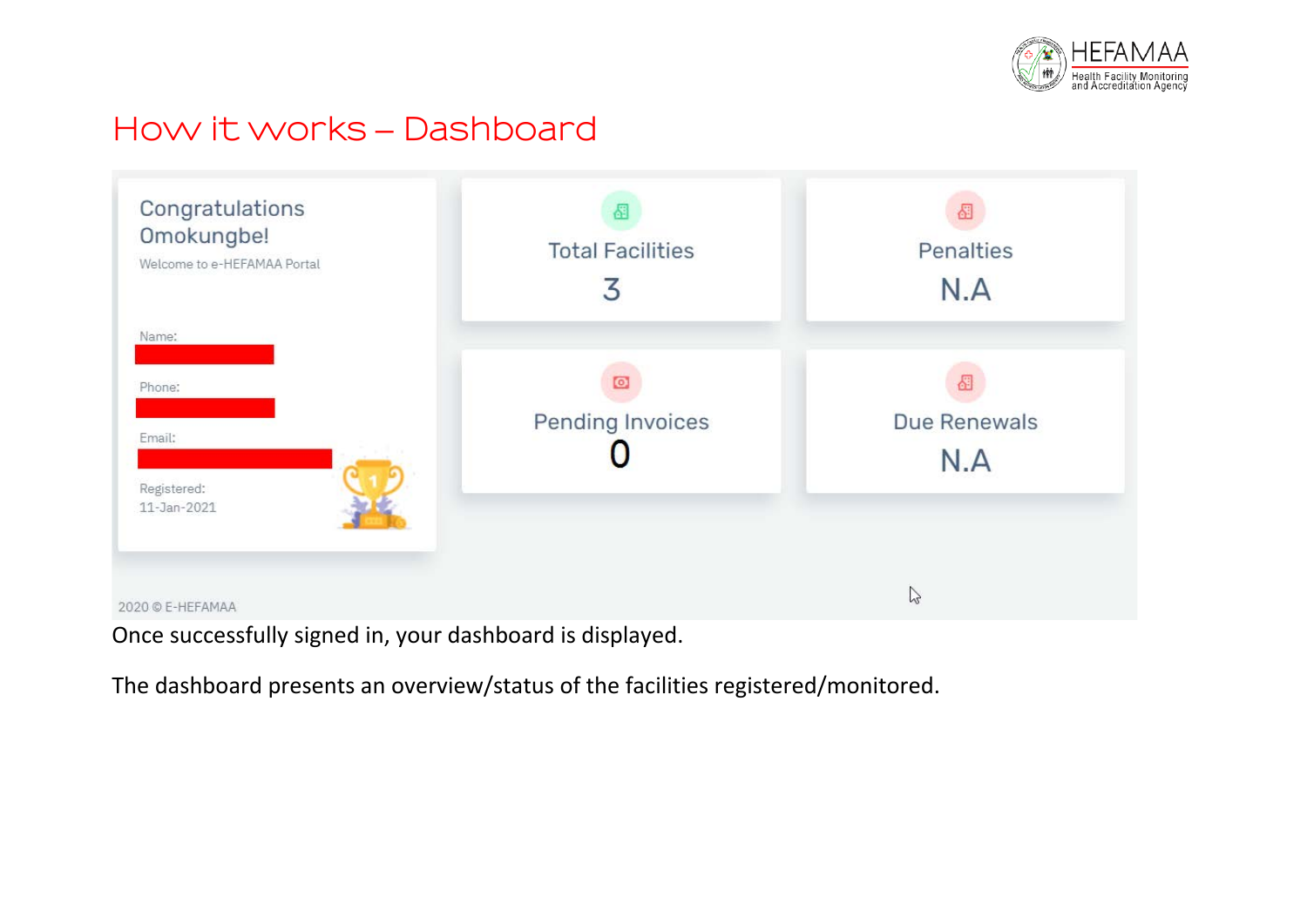

# **How it works – Register Facility**

From the menu on the left side of the screen, click on FACILITY MANAGEMENT and then on REGISTRATIONS.

This will display a page list of your already created facilities. Click the corresponding action button to start your facility renewal process.

Details from your existing facility registration will be displayed.





| <b>Register Facility</b><br>÷<br>$10 \vee$ ENTRIES<br>SHOW |                                                       |                                            | Search                  | Q                                               |
|------------------------------------------------------------|-------------------------------------------------------|--------------------------------------------|-------------------------|-------------------------------------------------|
| $\mathcal{N}_\mathrm{b}$<br><b>NAME</b><br>$\sim$          | $\mathcal{S}_{\mathcal{N}}$<br>CATEGORY<br>$\sim$     | $\mathcal{P}_\mathrm{b}$<br>DATE<br>$\sim$ | <b>STATUS</b>           | $\hat{\phantom{a}}$<br><b>ACTIONS</b><br>$\sim$ |
|                                                            | Medical<br>Laboratory                                 | 14/Jan/2021                                | · WAITING TO ON-BOARD 1 | 図                                               |
|                                                            | Diagnostic<br>Center (Lab,<br>Scan, X-Ray<br>and EEG) | 14/Jan/2021                                | · WAITING TO ON-BOARD 1 | $\boxtimes$                                     |
|                                                            | Hospital                                              | 14/Jan/2021                                | · WAITING TO ON-BOARD 1 | $\boxtimes$                                     |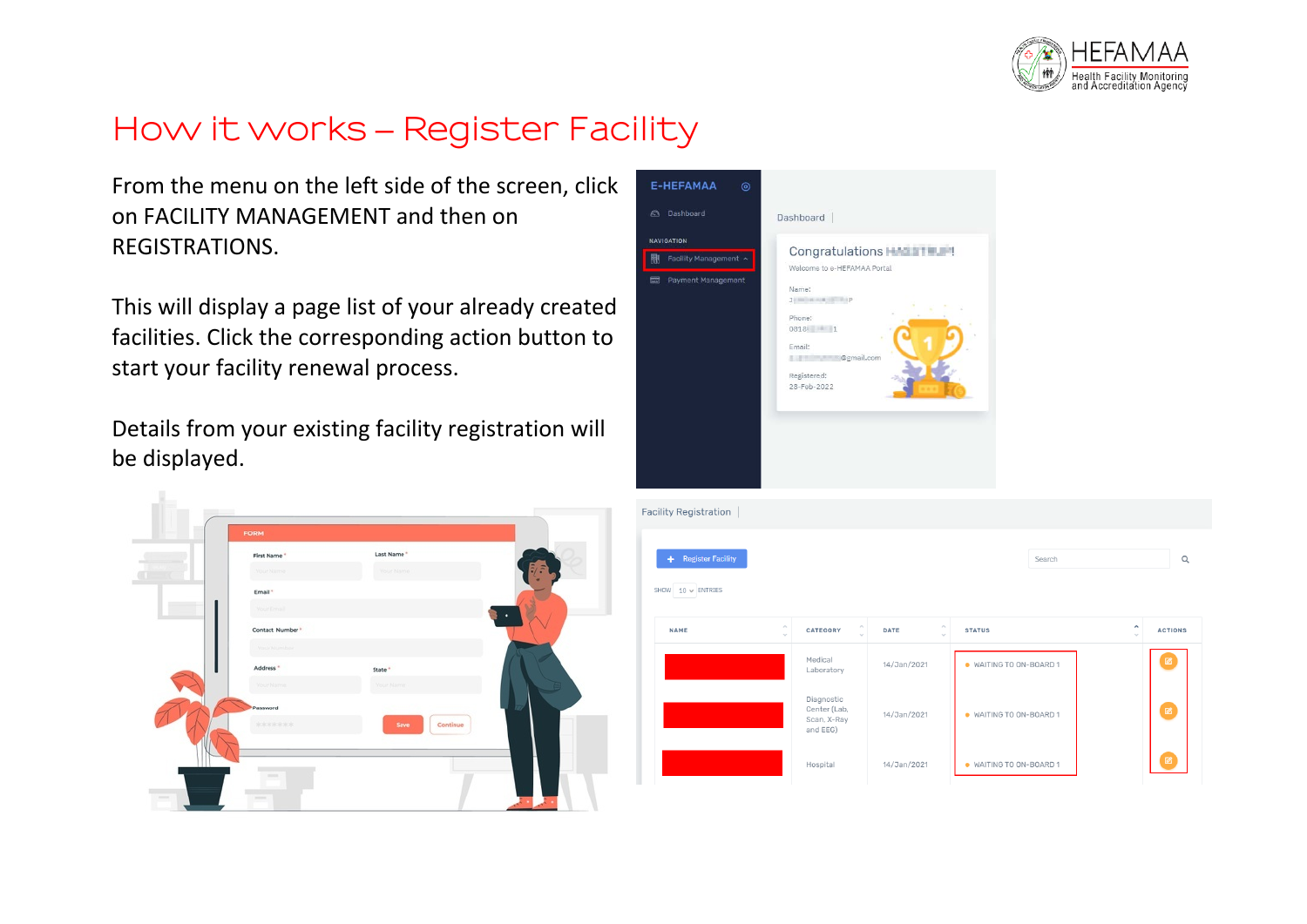

# **How it works – Facility Types**

### **Facility Types**

- 1. Hospital
- 2. Clinic
- 3. Eye Clinic / Optical Centre
- 4. Diagnostic Center (Lab, Scan, X-Ray and EEG)
- 5. Eye Hospital
- 6. Dental Clinic / Dental Laboratory
- 7. Dental Hospital
- 8. Special Diagnostic Center (Lab, Scan, EEG, MRI, CT)
- 9. Dialysis Centre
- 10. Medical Laboratory
- 11. Physiotherapy Clinic
- 12. Specialist Clinic
- 13. Specialist Hospital
- 14. Multi-Specialty Hospital
- 15. Assisted Reproductive Therapy Centre
- 16. Nursing / Convalescent Home
- 17. Maternity Centre
- 18.Industrial Clinic
- 19.Mobile Clinic
- 20.Mortuary

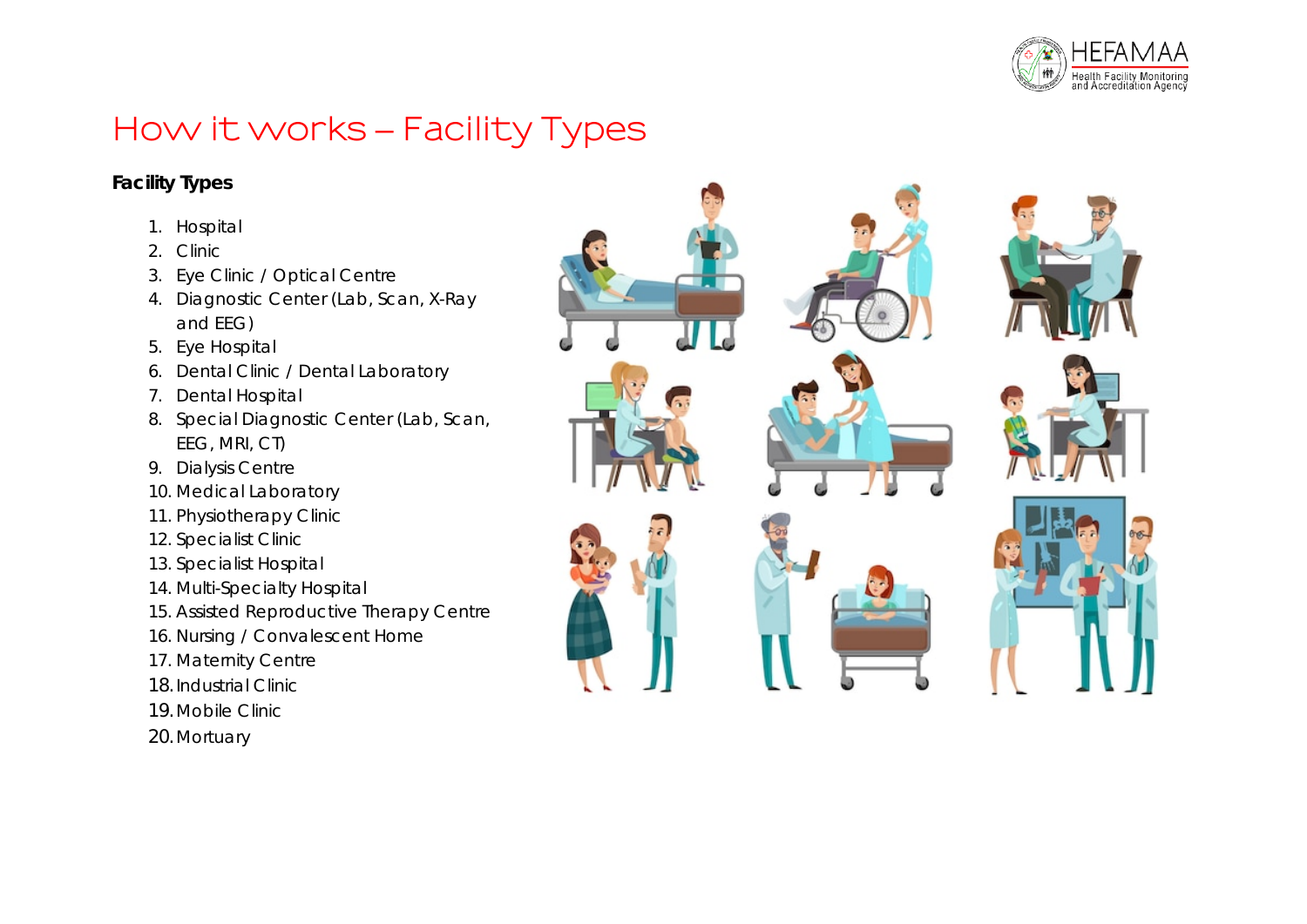

E-HEFA

**NAVIOATION** 图 Facily **ER** Pave

- Facility Name
- Category of Facility
- Facility Address
- Latitude and Longitude
- Facility Phone
- CAC Number
- Local Governemnt Council
- Local Council District Area
- Proprietors
	- o Name
	- o Nationality
	- o Address
	- o Occupation
- Opening Time and Closing Time (Only Hospitals are allowed 24Hrs operation)
- Type of Building
- Access Road to Premises with Landmark
- Any other use of the Premises
- Date of Establishment
- Scope of the Services in the Institution
- State if Institution Provides Ambulance **Services**
- State if Institution provides Emergency **Services**

|                                                                   | Please Provide Accurate Information In The Appropriate Fields |                                 |                                           |                                           |
|-------------------------------------------------------------------|---------------------------------------------------------------|---------------------------------|-------------------------------------------|-------------------------------------------|
| 開                                                                 |                                                               |                                 | E                                         |                                           |
| O                                                                 |                                                               |                                 | O                                         |                                           |
| <b>BASIC FACILITY DETAILS</b>                                     | SERVICES OFFERED                                              |                                 | FACILITY DOCUMENTS                        | <b>FACILITY STAFF</b>                     |
| FACILITY DETAILS                                                  |                                                               |                                 |                                           |                                           |
| <b>FACILITY NAME</b>                                              |                                                               | <b>FACILITY SECTOR CATEGORY</b> |                                           | FACILITY CATEGORY                         |
| GAINFUL HOSPITALS                                                 |                                                               | Private                         |                                           | Hospital                                  |
| CAC NUMBER                                                        |                                                               |                                 | DOES FACILITY HAVE MULTIPLE BRANCHES?     |                                           |
| RC/RN                                                             |                                                               | $-48 - 360$                     |                                           |                                           |
| CONTACT DETAILS                                                   |                                                               |                                 |                                           |                                           |
| FACILITY PHONE                                                    | ADDRESS                                                       |                                 | CLOSEST LANDHARK                          |                                           |
| $J$ 00000000000                                                   | Enter Building no./ Street name                               |                                 | Enter a LandMark                          |                                           |
| LOCAL GOVERNMENT AREA                                             | LOCAL COUNCIL DEVELOPMENT AREA                                |                                 | BUILDING TYPE                             |                                           |
| Select LGA                                                        | Enter LCDA<br>٠                                               |                                 | Select Building Type                      |                                           |
| GPS Coordinates (Latitude,Longitude) Latitude                     |                                                               |                                 | Longitude                                 |                                           |
| ANY OTHER USE OF THE PRENISES ?                                   |                                                               |                                 |                                           |                                           |
| DETAILS OF PROPRIETORS<br>NAME                                    |                                                               | Anderss                         |                                           |                                           |
| Enter Fullname                                                    |                                                               | Enter Address                   |                                           |                                           |
| OCCUPATION                                                        |                                                               | NATIONALITY                     |                                           |                                           |
| Enter Occupation                                                  |                                                               | Select Country                  |                                           |                                           |
| NAHE<br>ADDRESS                                                   |                                                               | <b>OCCUPATION</b>               | NATIONALITY                               |                                           |
| OPERATIONS DETAILS                                                |                                                               |                                 |                                           |                                           |
| ОРЕНОНО ТІНЕ                                                      |                                                               | CLOSING TIME                    |                                           |                                           |
| Select Opening Time                                               |                                                               | $\sim$<br>Select Closing Time   |                                           |                                           |
|                                                                   |                                                               |                                 | DOES FACILITY FROVIDE AMBULANCE SERVICES? | DOES FACILITY PROVIDE EMERGENCY SERVICES? |
|                                                                   |                                                               | $\rightarrow$ NO                |                                           | <b>B</b> NO                               |
| DATE OF ESTABLISHMENT<br>Select Date                              |                                                               |                                 |                                           |                                           |
|                                                                   |                                                               |                                 |                                           |                                           |
| SCOPE OF THE SERVICES IN THE FACILITY<br>Select multiple services |                                                               |                                 |                                           |                                           |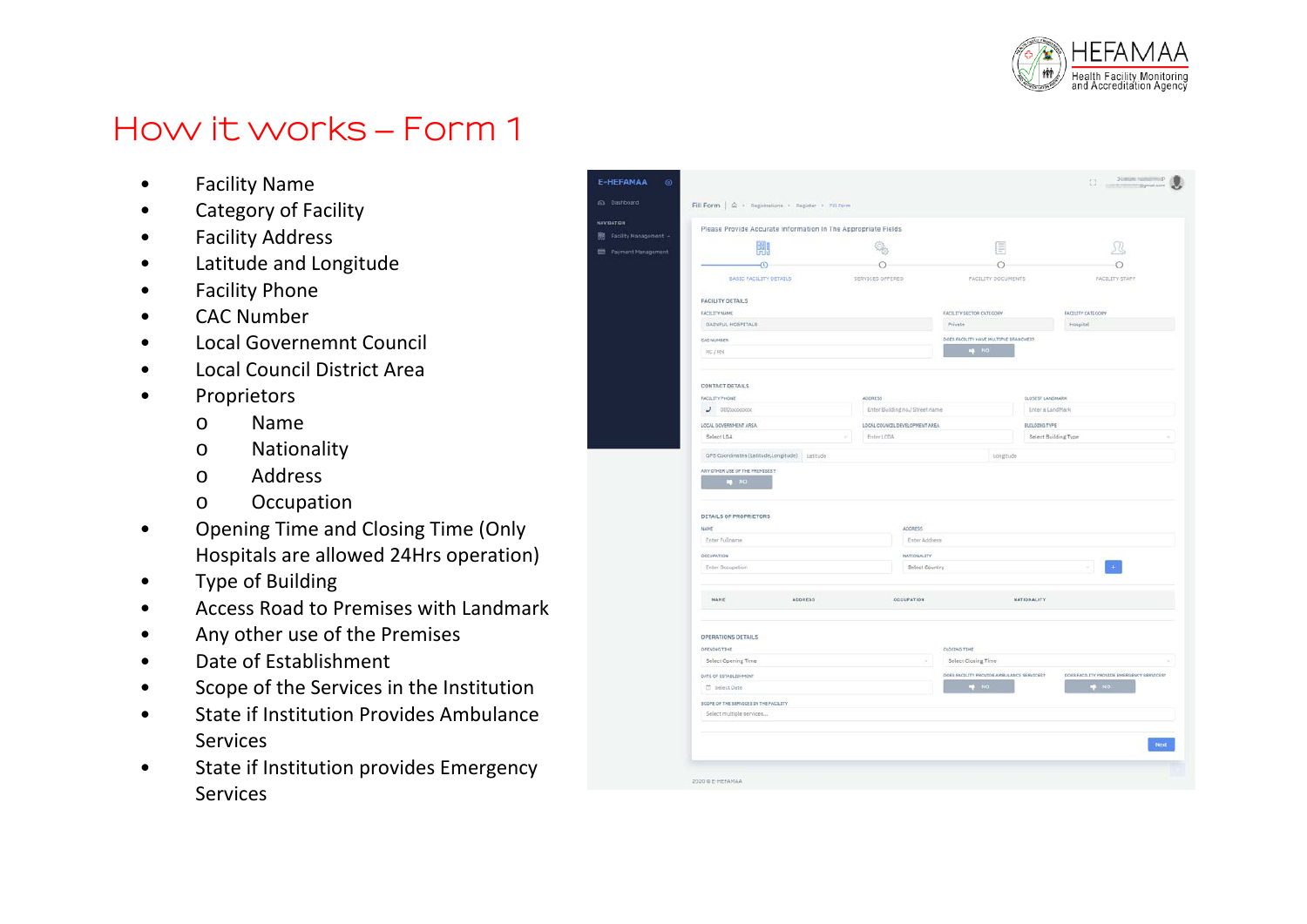

### DISTRIBUTION OF BEDS

- Couches
- Observation Beds
- Admission Beds

### SOURCE OF WATER & ENERGY

- Total Number of toilets
- Source of Water Supply
- Source of Electricity Supply

### METHOD OF WASTE DISPOSAL

- Refuse disposal
- Human waste
- Medical Waste

### BASIC PROTECTIVE ITEMS

• Basic Protective Items

| 開                                                                  |                             | ĬΞ                                  |                |
|--------------------------------------------------------------------|-----------------------------|-------------------------------------|----------------|
|                                                                    |                             |                                     |                |
| <b>BASIC FACILITY DETAILS</b>                                      | <b>SERVICES OFFERED</b>     | <b>FACILITY DOCUMENTS</b>           | FACILITY STAFF |
| <b>BED DISTRIBUTION</b>                                            |                             |                                     |                |
| <b>COUCHES</b><br>$\circ$<br>$\pm$                                 | OBSERVATION BEDS<br>$\circ$ | ADMISSION BEDS<br>$\theta$<br>$\pm$ | $\pm$          |
| SOURCES OF WATER SUPPLY<br>TOLIETS IN FACILITY<br>$\circ$<br>$\pm$ |                             | SOURCES OF POWER SUPPLY             |                |
|                                                                    |                             |                                     |                |
| METHODS OF WASTE DISPOSAL                                          |                             |                                     |                |
| HUMAN WASTE DISPOSAL                                               | REFUSE DISPOSAL             | MEDICAL WASTE DISPOSAL              |                |
| <b>BASIC PROTECTIVE ITEMS</b>                                      |                             |                                     |                |
| Enter Basic Protective Items separated by commas                   |                             |                                     |                |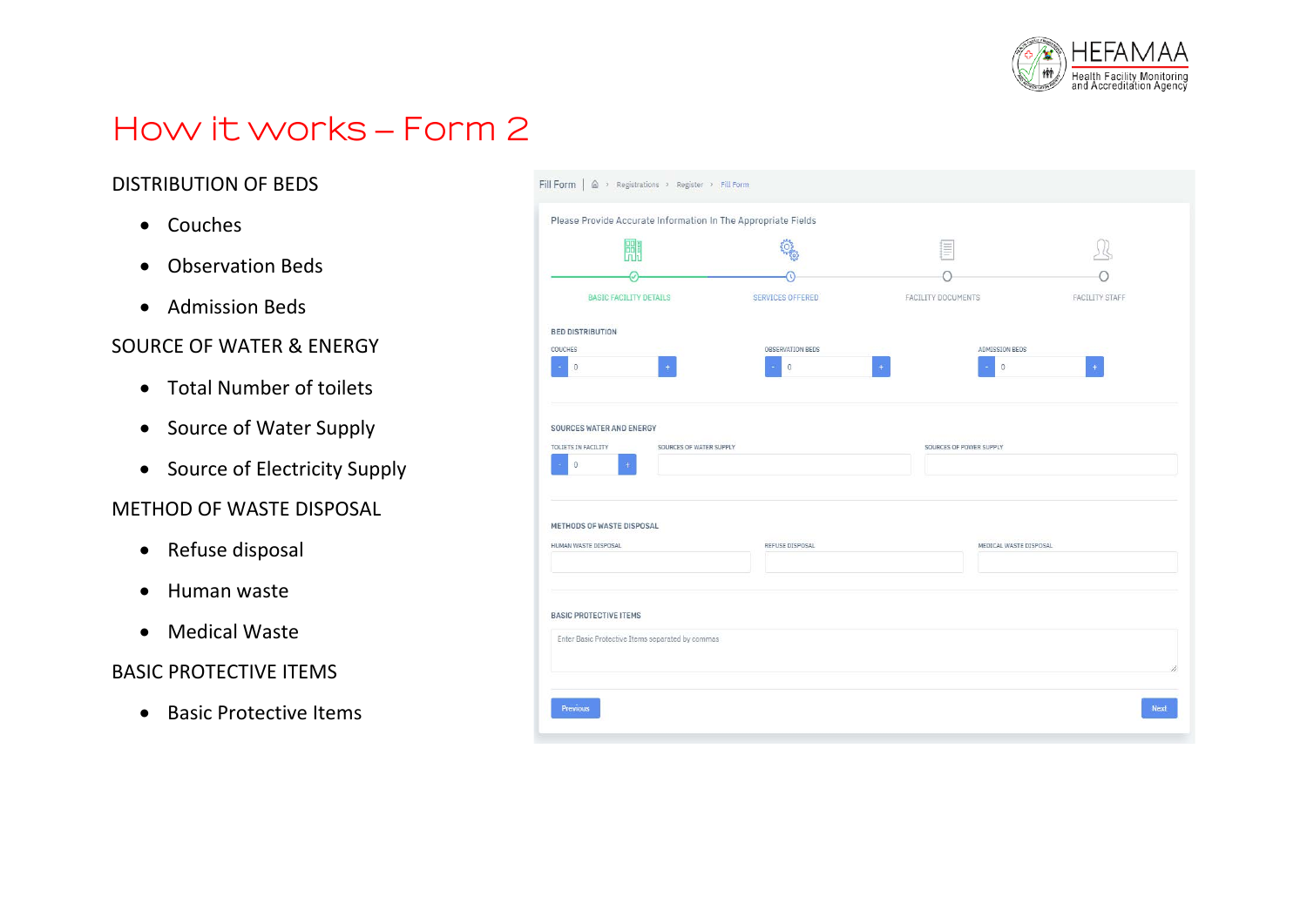

#### MEDICAL PROFESSIONALS AND INSTITUTION DETAILS

- Full Name of Doctor/Health Professional
- Nationality of Health Professional In-Charge
- Address of Doctor Health Professional
- Qualification
- Registration Number
- Year of Qualification
- Year of Registration
- Institution
- Approving Authority

#### UPLOAD DOCUMENTS

- CAC Registration Certificate
- Current Tax Clearance Certificate
- LAWMA Medical Certificate
- Letter of Introduction from Professional Association of Operating Officer
- HMIS Clearance

#### INTEREST IN ANY OTHER HEALTH INSTITUTION

Do you have interest in any other Health Institution? If Yes, State Name of Operating Officer

- Health Institution Type
- Name
- Address
- Registered
- Interest

| ⋒<br><b>FACILITY DOCUMENTS</b><br><b>FACILITY STAFF</b>                                                          |                    |
|------------------------------------------------------------------------------------------------------------------|--------------------|
|                                                                                                                  |                    |
|                                                                                                                  |                    |
|                                                                                                                  |                    |
| NATIONALITY                                                                                                      |                    |
| Select Country                                                                                                   |                    |
|                                                                                                                  |                    |
|                                                                                                                  |                    |
|                                                                                                                  |                    |
|                                                                                                                  |                    |
|                                                                                                                  |                    |
|                                                                                                                  |                    |
| YEAR OF REGISTRATION                                                                                             |                    |
| Select<br>$\sim$                                                                                                 |                    |
|                                                                                                                  |                    |
|                                                                                                                  |                    |
|                                                                                                                  |                    |
|                                                                                                                  |                    |
| <b><i>VEAR OF REGISTRATION</i></b><br>INSTITUTION<br>APPROVING AUTHORITY                                         |                    |
|                                                                                                                  | <b>Choose file</b> |
|                                                                                                                  |                    |
|                                                                                                                  | Choose file        |
|                                                                                                                  |                    |
|                                                                                                                  | Choose file        |
|                                                                                                                  |                    |
|                                                                                                                  |                    |
|                                                                                                                  | Choose file        |
|                                                                                                                  |                    |
|                                                                                                                  | <b>Choose file</b> |
|                                                                                                                  |                    |
|                                                                                                                  | Choose file        |
| LETTER OF INTRODUCTION FROM PROFESSIONAL ASSOCIATION OR REGULATORY AGENCY OF OPERATING OFFICE (FOR a 2000) HAUST |                    |
|                                                                                                                  | Choose file        |
|                                                                                                                  |                    |
|                                                                                                                  |                    |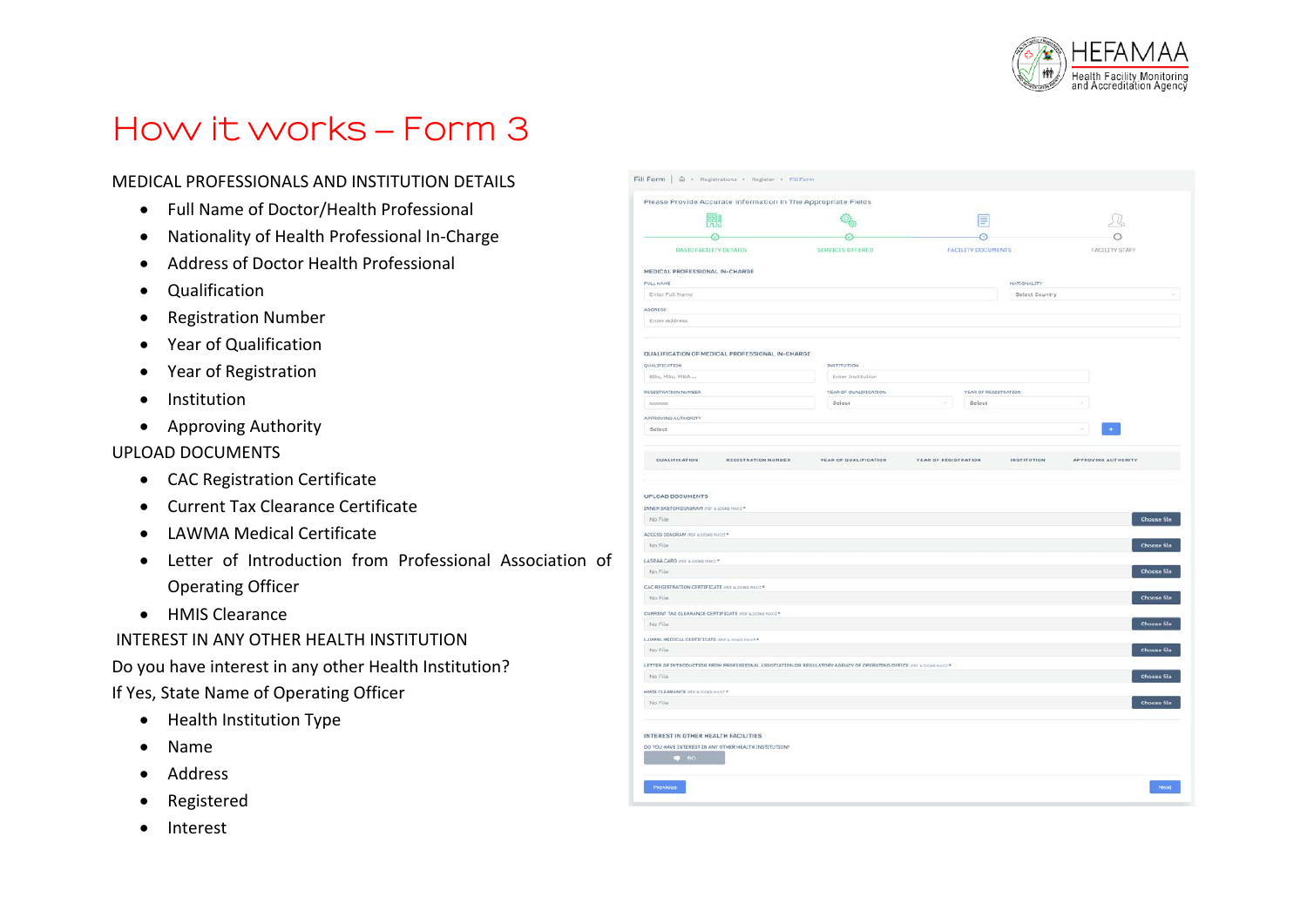

Click on DOWNLOAD TEMPLATE at the top of the page.

A copy of the Excel Template to capture the required information about professional staff of the facility is downlaoded.

### **Professional Complement Includes**

- Doctor
- Nurse / Midwife
- Pharmacist
- Laboratory Scientist
- Laboratory Technician
- Radiographer
- Physiotherapist
- Optometrist
- Medical Records Officer

| 嘂                                                                                                                                  |                                                                                                           |                            |                           |
|------------------------------------------------------------------------------------------------------------------------------------|-----------------------------------------------------------------------------------------------------------|----------------------------|---------------------------|
|                                                                                                                                    |                                                                                                           |                            |                           |
| <b>BASIC FACILITY DETAILS</b>                                                                                                      | <b>SERVICES OFFERED</b>                                                                                   | <b>FACILITY DOCUMENTS</b>  | <b>FACILITY STAFF</b>     |
| PROFESSIONAL STAFF COMPLEMENT                                                                                                      |                                                                                                           |                            |                           |
|                                                                                                                                    | Please download the Excel template below, complete accordingly and upload in the appropriate field below. |                            |                           |
|                                                                                                                                    |                                                                                                           |                            |                           |
|                                                                                                                                    |                                                                                                           |                            |                           |
|                                                                                                                                    | The entire documents of any staff will be scanned into one PDF document with various pages.               |                            |                           |
| Upload scanned copies of respective staff in PDF format only against the staff records.                                            |                                                                                                           |                            |                           |
|                                                                                                                                    |                                                                                                           |                            |                           |
|                                                                                                                                    |                                                                                                           |                            |                           |
|                                                                                                                                    |                                                                                                           |                            |                           |
|                                                                                                                                    |                                                                                                           |                            |                           |
|                                                                                                                                    |                                                                                                           |                            |                           |
|                                                                                                                                    |                                                                                                           |                            | Choose file               |
| Download Template<br><b>Upload Completed Template</b><br>PROFESSIONAL STAFF TEMPLATE DOCUMENT (EXCEL & 10.000KB MAX): *<br>No File |                                                                                                           |                            |                           |
|                                                                                                                                    |                                                                                                           |                            |                           |
|                                                                                                                                    |                                                                                                           |                            |                           |
| NON-PROFESSIONAL STAFF COMPLEMENT<br>HOSPITAL ATTENDANTS<br>$\theta$                                                               | ADMIN STAFF<br>$\theta$                                                                                   | SECURITY STAFF<br>$\theta$ | <b>OTHERS</b><br>$\theta$ |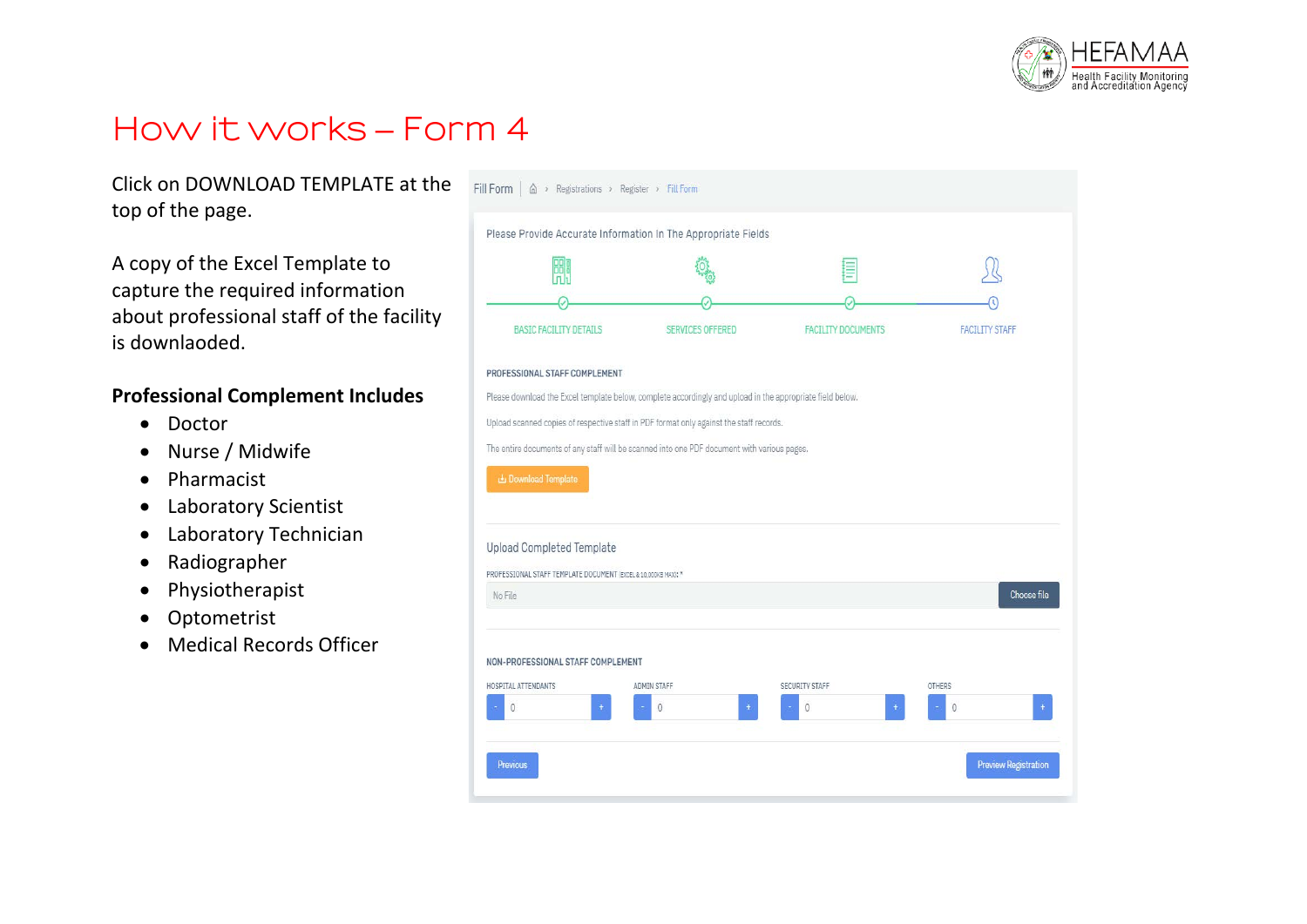

Save the template on your desktop, fill it with required information and save all entries. To upload the filled template on the portal, click on BROWSE, identify the excel document, and then click on UPLOAD & SAVE.

Once accepted, all information entered in the excel template is automatically populated on the page.

#### **Form 4 Entries**

PROFESSIONAL STAFF COMPLEMENT Download an Excel template to populate all

- professional staff complement.
	- Complement
	- Full Name
	- Address
	- Basic Qualification
	- Institution Attended
	- Year of Qualification
	- Registration Number
	- Post Graduate Qualification
	- Post Graduate Institution Attended
	- Post Graduate Year of Qualification
	- Post Graduate Registration Number
	- Full Time / Part Time

NON-PROFESSIONAL STAFF COMPLEMENT

- Number of Hospital attendants
- Number of Security Staff
- Number of Admin Staff
- Others

| No File                                           |                      |                                  | Choose file                                            |
|---------------------------------------------------|----------------------|----------------------------------|--------------------------------------------------------|
| NAME                                              | <b>ADDRESS</b>       | <b>COMPLEMENT</b>                | FULL-TIME / PART-TIME                                  |
| DR. PEEJAY ONA                                    | 121, EWENLA, LAGOS   | Doctor                           | Full-time<br>$\mathcal{L}$<br>$\backslash \mathcal{E}$ |
| BASIC QUALIFICATION                               | INSTITUTION ATTENDED | YEAR OF QUALIFICATION            | <b>REGISTRATION NUMBER</b>                             |
| MBA                                               | <b>UNILAG</b>        | 1999                             | 2001<br>$\sim$                                         |
| POST QUALIFICATION                                | INSTITUTION ATTENDED | YEAR OF QUALIFICATION            | REGISTRATION NUMBER                                    |
| M.D                                               | UNILAG               | 2005                             | $\vee$<br>DT54321                                      |
| No File                                           | <b>Choose file</b>   | <b>a</b> Update<br><b>DELETE</b> |                                                        |
|                                                   |                      |                                  |                                                        |
|                                                   | <b>ADDRESS</b>       | COMPLEMENT                       | FULL-TIME / PART-TIME                                  |
| PHARM, IFY DEEDOT                                 | 121, EWENLA, LAGOS   | Pharmacist                       | Full-time<br>$\mathcal{L}^{\prime}$<br>NC.             |
|                                                   | INSTITUTION ATTENDED | YEAR OF QUALIFICATION            | REGISTRATION NUMBER                                    |
| MBA                                               | <b>UNILAG</b>        | 1999                             | $\mathcal{L}$<br>2001                                  |
| NAME<br>BASIC QUALIFICATION<br>POST QUALIFICATION | INSTITUTION ATTENDED | YEAR OF QUALIFICATION            | Activate Windows<br>Go to Settings to activate Windows |

Scan all the credentials for each professional into one PDF document (per individual), and upload. Upload PDF document under the UPLOAD DOCUMENTS section for each professional. Please ensure you match the right credentials with the right professional during the upload process. The maximum file size for each upload is 200KB.

Complete the section on Non-Professional Staff Complement and click on SAVE ALL & CONFIRM at the bottom of the page.

Once Form 4 is successfully submitted, a preview page is displayed showing all details you have provided.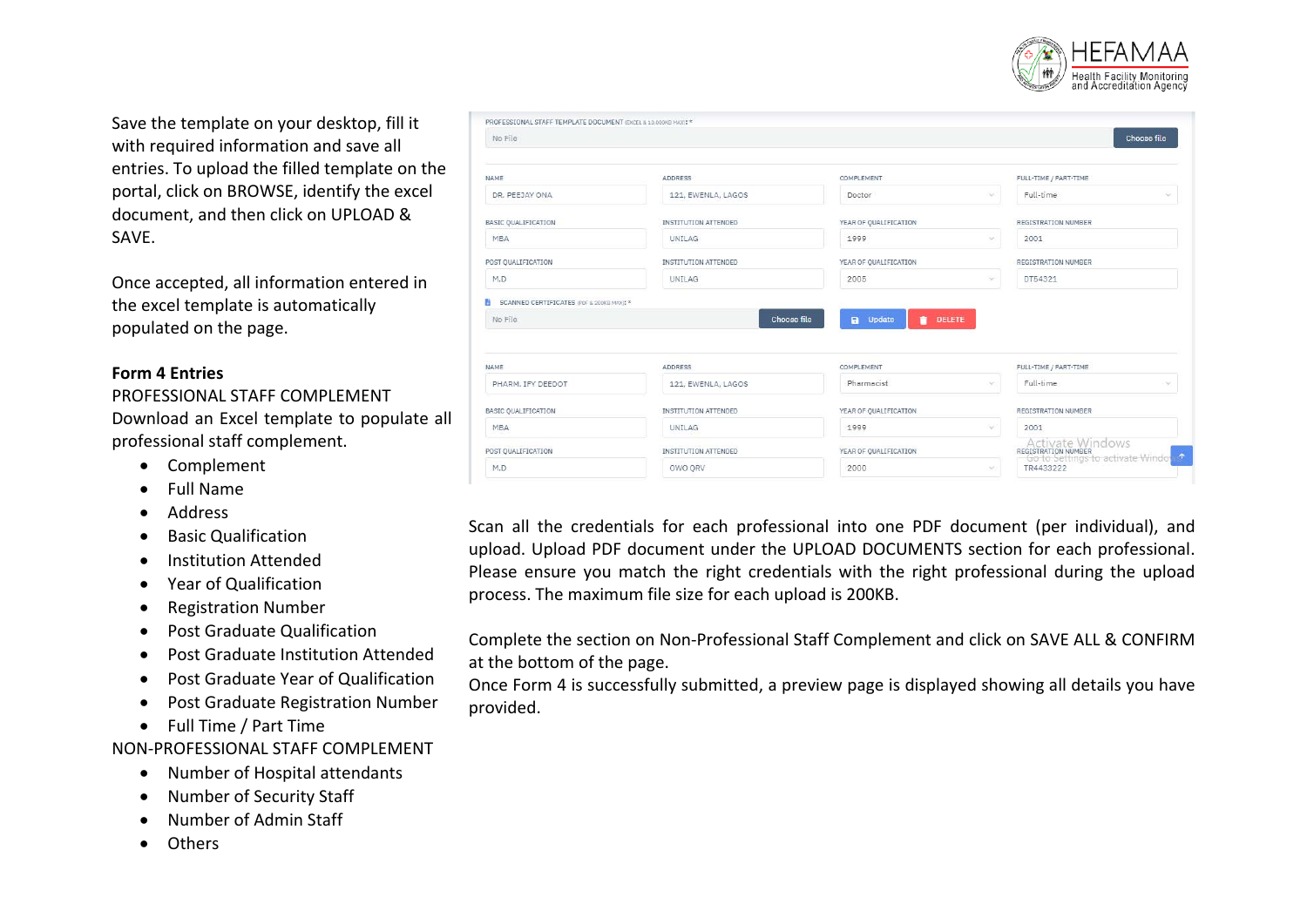

# **How it works – Generate Invoice**

To generate your invoice, click on the SUBMIT REGISTRATION button (blue) at the buttom of the page.

The invoice indicates the following

- Amount Payable
- Invoice Number
- HEFAMAA Bank Account

Payment should be made to the bank account details stated on the invoice. Please quote the invoice number in the transaction description / narration / remark / comment.



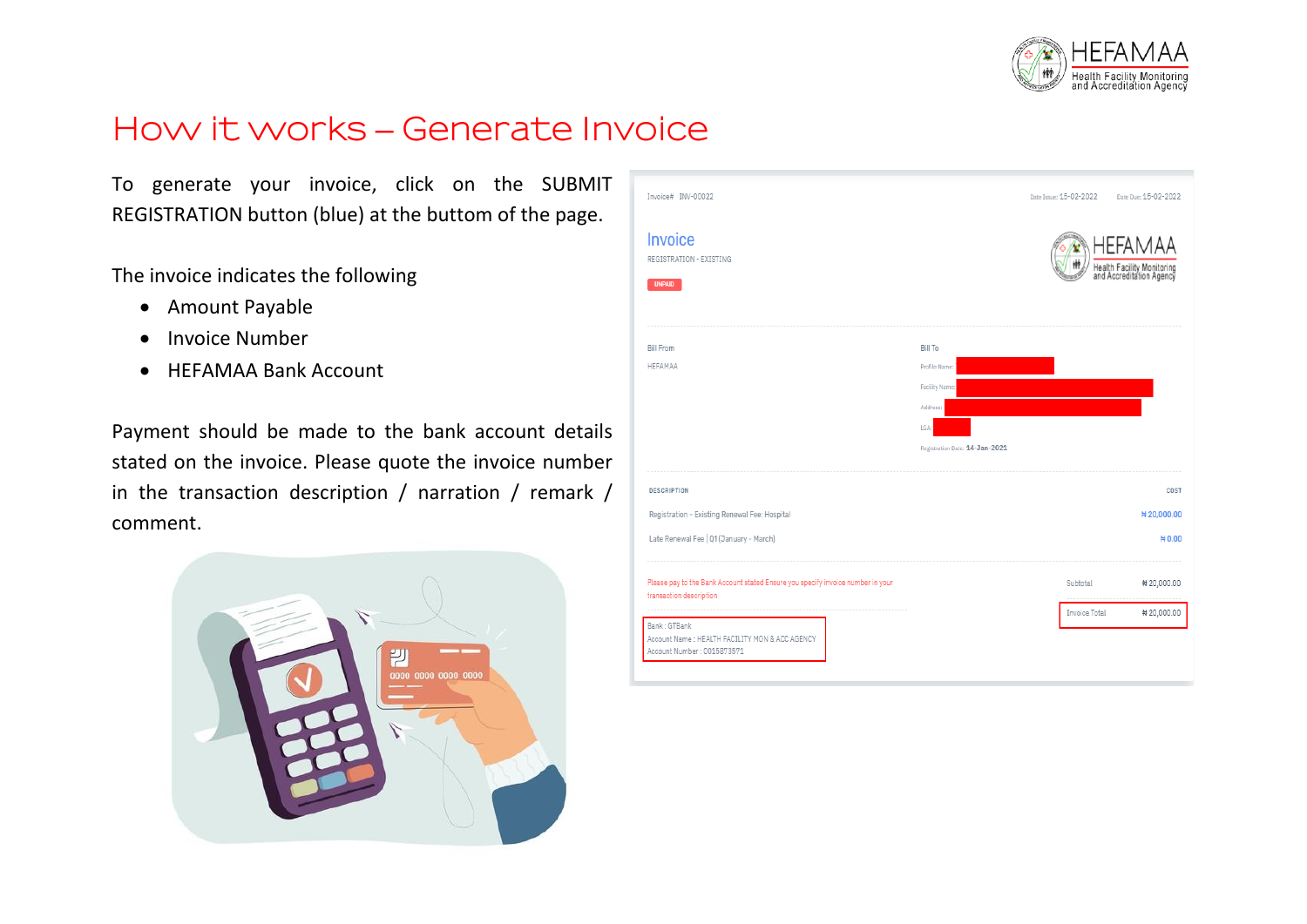

# **How it works – Generate Invoice**

Scan evidence of payment in PDF format and upload.

To upload this,

Click on UPLOAD PAYMENT option beside PAYMENT in the menu panel on the left side of the page.

A list of facilities with invoices awaiting payment is generated.

Identify the facility for which payment is to be made and click on the UPLOAD PROOF OF PAYMENT button at the top right side of the page, against the facility.

| <b>Q</b> Search Invoice              |                                                         |                     |                                 |                                                      |                               | Filter Invoice v            |
|--------------------------------------|---------------------------------------------------------|---------------------|---------------------------------|------------------------------------------------------|-------------------------------|-----------------------------|
| $10 \vee$ ENTRIES<br>SHOW            |                                                         |                     |                                 |                                                      |                               |                             |
| $\hat{\phantom{a}}$<br>INVOICE#<br>v | $\mathcal{S}^{\prime}_{\mathbf{X}}$<br>AMOUNT<br>$\sim$ | W<br>DATE<br>$\sim$ | $\mathcal{N}$<br>FACILITY<br>ö. | $\mathcal{L}_{\mathcal{N}}$<br><b>TYPE</b><br>$\sim$ | $\sim$<br><b>STATUS</b><br>t. | <b>ACTIONS</b>              |
| INV-00028                            | N 85,000.00                                             | 28/Feb/2022         | <b>GAINFUL HOSPITALS</b>        | • Registration - New                                 | UNPAID                        | $\mathfrak{F}^{\mathbb{C}}$ |

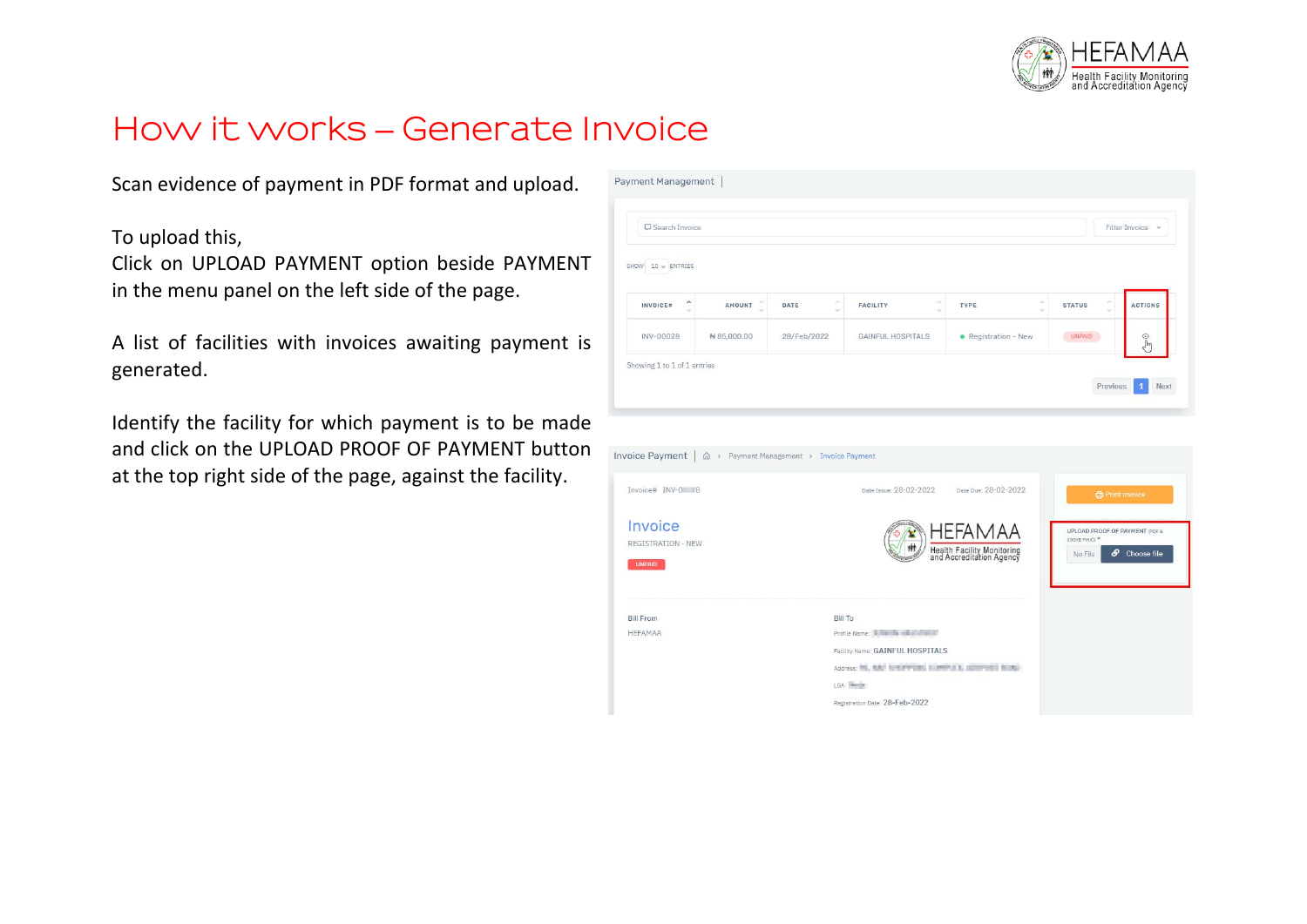

# **How it works – HEFAMAA Processes**

Every Registration or Renewal Application goes through an internal process to determine if such application should be approved to operate a health facility in Lagos State.

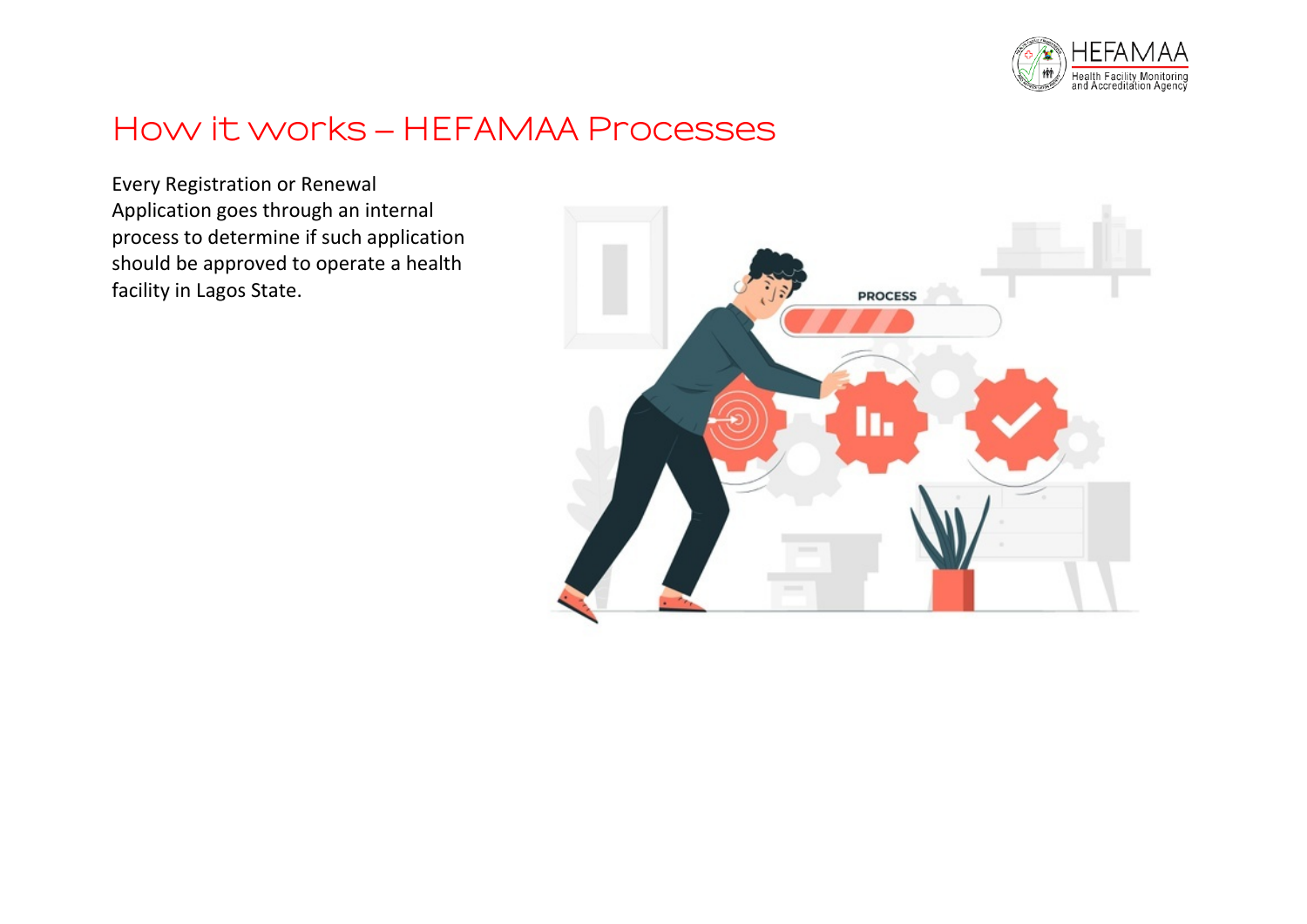

### **How it works – Inspection for New Facility Registration**

A physical inspection is carried out on first-time applications and a satisfactory inspection report, recommends the facility for Approval.

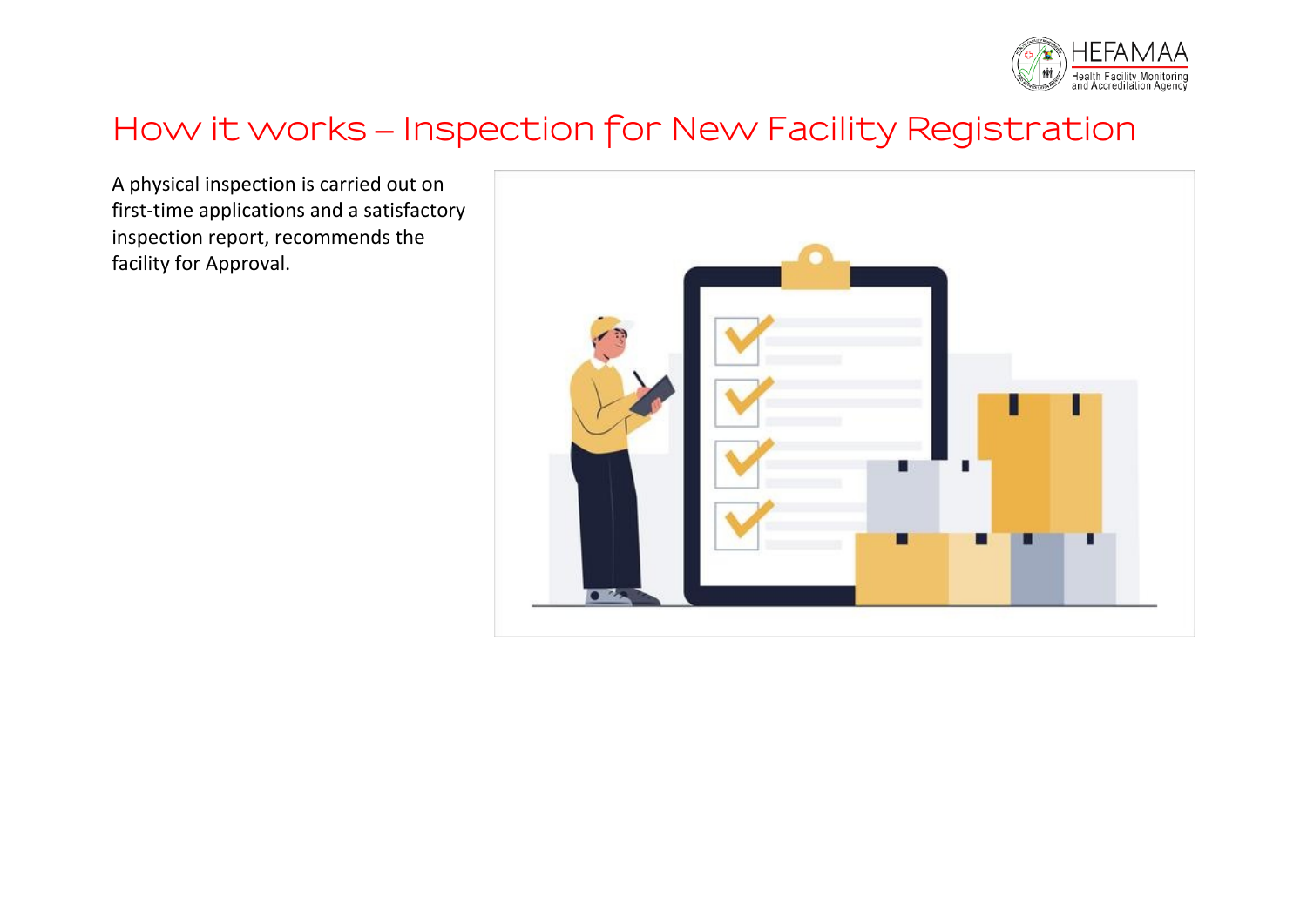

# **How it works – Registration Approval and Certificate**

Once approved, a Provisional Certificate of Operation will be generated via the portal as proof of Approval for Operation.

A Physical copy of Certificate can be collected from the Agency's office on a later date.

This completes the registration or renewal process of a HealthCare Facility.